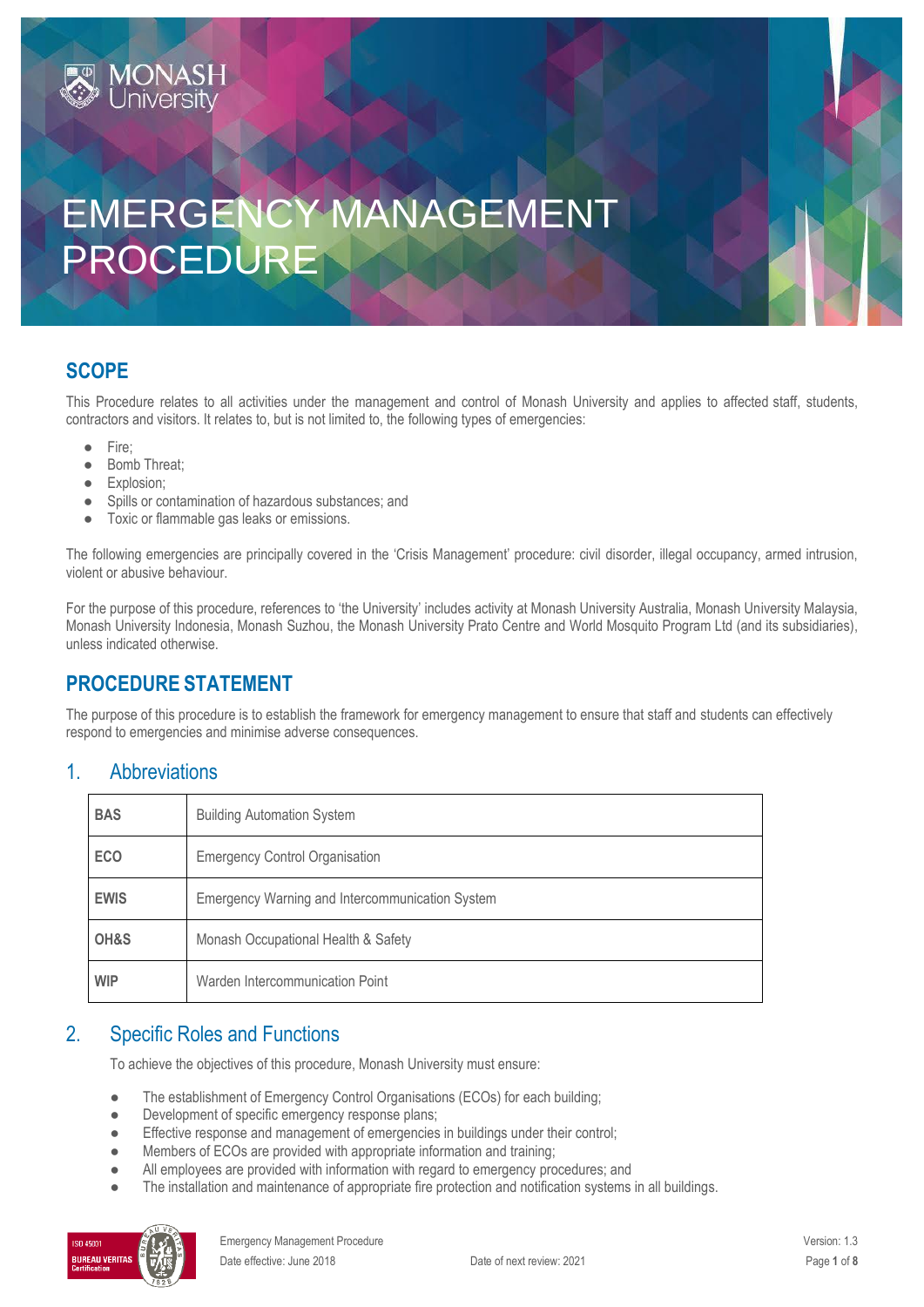#### 2.1 Emergency Control Organisation

2.1.1 An Emergency Control Organisation (ECO) must be established for all type A buildings (see section 4 for classifications).

The specific structure of each ECO should be determined in consultation with management, building occupants and OH&S. Consideration should be given to:

- Potential emergencies within the facility:
- The size of the facility;
- Number of buildings;
- The number of building occupants;
- Occupant warning systems;
- Fire safety equipment installed; and
- Resources available required to ensure an effective emergency response.
- 2.2 The Emergency Control Organisation (ECO) must consist of:

2.2.1 Building Warden;

It may also consist of:

- Deputy Building Warden;
- Floor Wardens:
- First Aider;
- Security and Traffic;
- OH&S;
- Essential Services Officer (Blue Fire); and
- **•** Engineering Services Officer.

#### 2.3 Building Warden

- 2.3.1 The principal coordinator in the event of an arising emergency. Building Warden primary duties include:
	- Ascertaining the nature of any arising emergency;
	- Communicating the appropriate emergency response to building occupants and Floor Wardens (if applicable);
	- **•** Ensuring that the appropriate emergency services have been notified;
	- Initiating evacuation of building occupants;
	- Briefing external emergency services upon arrival on type, scope and location of the emergency and/or status of the evacuation;
	- Organising and initiating emergency drills;
	- Consolidating and providing feedback to post drill debrief sessions and recording debrief in SARAH; and
	- Performing Building Emergency Preparedness Inspection.
- 2.4 Deputy Building Warden

The Deputy Building Warden assumes responsibilities normally carried out by the Building Warden in their absence, and otherwise assists the Building Warden as required.

#### 2.5 Floor Wardens

- 2.5.1 Appointed to initiate emergency response in their immediate area. Primary responsibilities include:
	- Communicating with the Building Warden and acting on any instructions given;
	- Coordinating the emergency response actions in their immediate area;
	- Advising as soon as possible regarding incident status and action taken;
	- Commencing evacuation processes if directed by the Building Warden or as circumstances warrant this action;
	- Activating a manual call point in the event of emergency;
	- Checking to ensure fire and smoke doors are properly closed;
	- Searching floor or areas to ensure all persons are evacuated;
	- Ensuring the orderly flow of persons:
	- Assisting mobility-impaired persons;
	- Notifying Building Warden that their floor has been evacuated;
	- Acting as a guide or marshal for assembly areas;
	- Guarding entry points to prevent re-entry to buildings until all clear is given; and
	- Providing feedback to post drill debrief sessions;

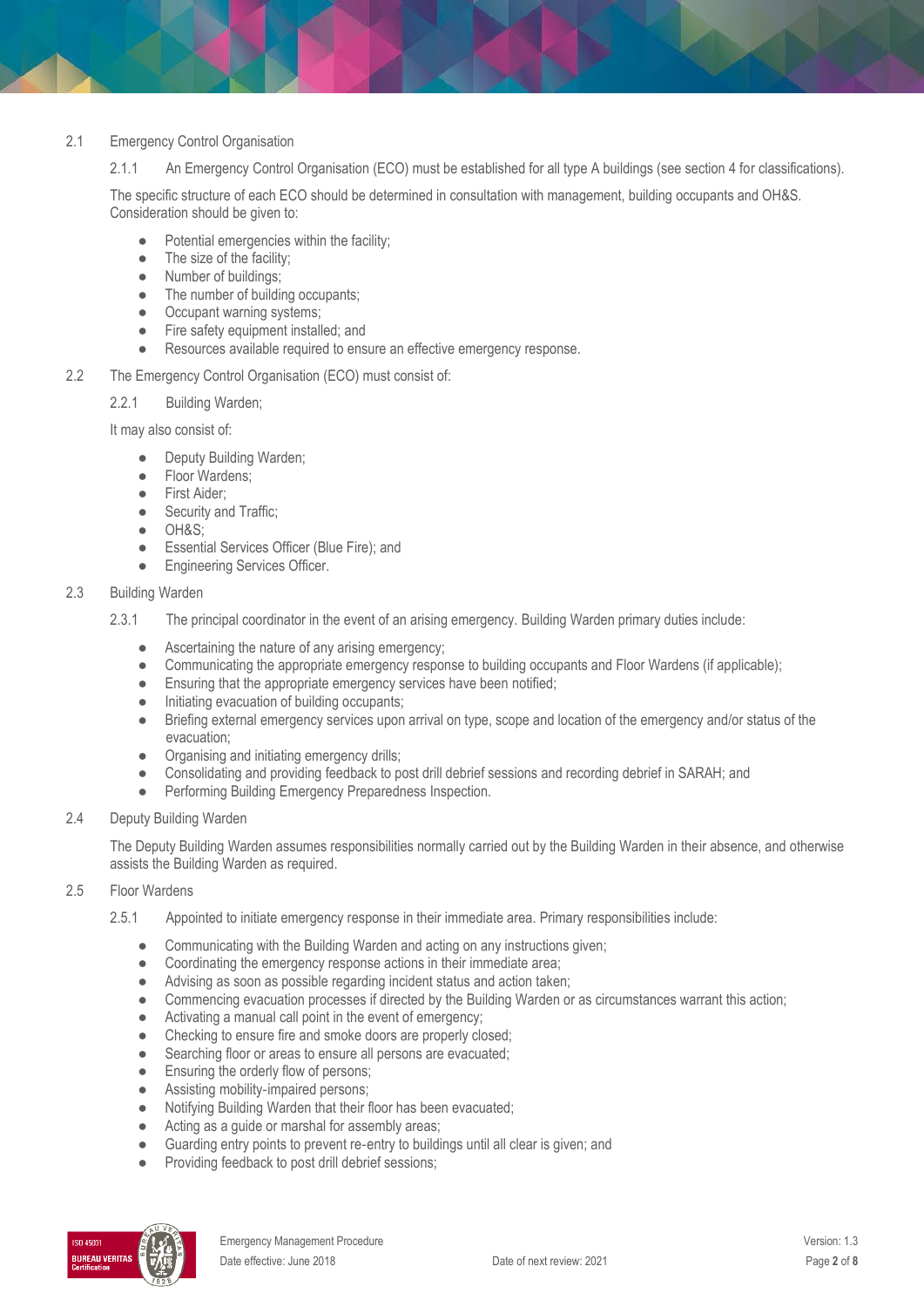#### 2.6 First Aid Officers

- 2.6.1 First Aid Officers support the function of the ECO. Primary Responsibilities include:
	- Collecting the portable first aid kit (if available);<br>● Reporting to the Area/Floor Warden in the even
	- Reporting to the Area/Floor Warden in the event of an emergency;
	- Providing emergency first aid treatment; and
	- Recording details of injuries during emergency

## 3. Building Classification and Responsibilities

- 3.1 The following classifications lists the number of building evacuation drills that must be completed based on the type of building:
	- 3.1.1 Type A buildings are controlled by Monash University and have a permanent Monash University staff presence. These buildings require a Monash University ECO and are required to undertake two drills per year.
	- 3.1.2 Type B are not controlled by Monash University, but have a permanent Monash University staff presence. Monash staff should participate within the building's ECO. These buildings require one drill per year.
	- 3.1.3 Type C are owned by Monash University, but are leased by one or more tenants and have no permanent Monash University staff presence and are not controlled by Monash. The tenants should organise their own ECO. These buildings require one drill per year.
	- 3.1.4 Type D buildings are controlled by Monash University, but do not have a permanent Monash University staff presence. Some examples include lecture theatres and bike arrival stations. These buildings do not require a Monash ECO, but do require provisions for emergency evacuation.
	- 3.1.5 Type E buildings are controlled by Monash University, but are generally not occupied. Examples include carparks, boiler houses and electrical substations. These buildings do not require an ECO or provisions for emergency evacuation.

## 4. Emergency Response Plan

4.1 All Emergency Response Plan must be based on the template provided by OH&S. Specific Emergency Response Plan must be developed to address potential building emergencies. Emergency Response Plans should:

- Instruct the ECO only to perform their duty when it is safe to do so;
- Include structure of the ECO and details of local wardens;
- Include individual roles and required steps to take upon being alerted to an emergency;
- Provide methods of communicating an emergency to both the ECO and emergency services;
- List function and availability of emergency equipment within individual buildings;
- Provide Emergency Evacuation routes and Assembly Areas;
- Provide considerations for mobility impair people, including personal emergency evacuation plan; and
- Provide considerations for isolation of services, e.g. Building Automation System (BAS), security door overrides, shutoff valves.
- 4.2 The Emergency Response Plan must be maintained by the Building Warden and a copy must be forwarded to OH&S.

# 5. Changes to the Emergency Evacuation Plan

- 5.1 The ECO is free to modify their Emergency Response Plan to suit their needs, but must have these changes approved by their OHS [Consultant/Advisor.](https://www.monash.edu/ohs/AboutUs)
- 5.2 Similarly, if the need arises the ECO can change the assembly point, but must have these changes approved by thei[r OHS](https://www.monash.edu/ohs/AboutUs)  [Consultant/Advisor.](https://www.monash.edu/ohs/AboutUs)

# 6. Building Evacuation Diagrams

Building evacuation diagrams must be provided to all Monash University buildings, as per the Building Code of Australia.

- 6.1 Updating Diagrams
	- 6.1.1 These diagrams should be updated when:
		- Emergency information is no longer current;
		- Internal paths of travel changed or impeded;
		- External path to Assembly area changed or impeded;

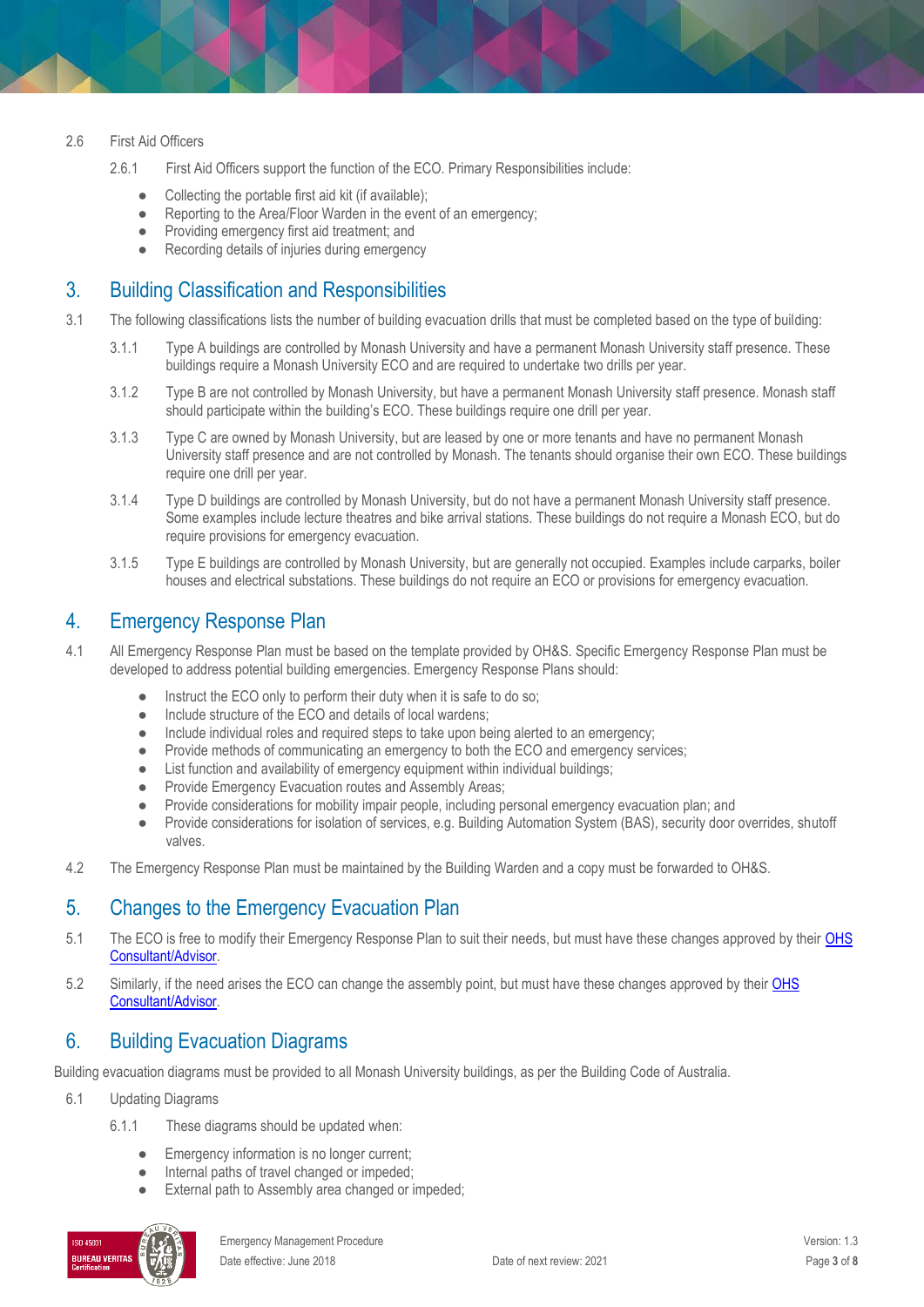- Assembly area has been changed;
- Location and or orientation of diagram has changed; or
- Fixed fire & emergency equipment changed significantly.

#### 6.2 Temporary Changes

- 6.2.1 For temporary changes due to works or events, an interim diagram can be placed over the existing diagram. It is the responsibility of the project or event manager to:
	- Determine the legitimacy of any temporary changes;
	- Organise interim diagrams; and
	- Communicate these changes to the ECO and the building occupants.

#### 6.3 Consultation

- 6.3.1 The following people should be consulted regarding permanent or interim changes the building evacuation diagrams:
	- Building Warden;
	- OHS Consultant; and
	- Other relevant parties.

## 7. Emergency Response Exercises

- 7.1 Conducted by the ECO to practice emergency management of a building, increase procedural awareness of occupants, monitor performance of the ECO and identify improvement opportunities.
	- 7.1.1 Requirements for ECO Exercises:
		- There must be the required number of drills per year, as specified under the building classification section;
		- A genuine emergency or false alarm can count towards the number of required drills provided that the ECO are present and respond to the event;
		- Various forms of drill are permissible, including scenarios involving fires, gas leaks, chemical spills, power failures, bomb threats etc.;
		- For type A buildings, one drill must be conducted when the building has peak occupancy, as determined by the ECO;
		- All ECO drills to be accompanied by a post drill debrief session; and
		- Where it is likely that emergencies from one building will have a substantial impact on adjoining or neighbouring buildings, joint drills involving several ECOs should be considered.
	- 7.1.2 Debriefs evaluate the quality of the response during the drill and highlight any tasks that need to be addressed. Debriefs must meet the following requirements:
		- Attended by members of the ECO;
		- Discuss the performance of the evacuation;
		- Identify malfunction of the evacuation equipment;
		- Identify improvement opportunities; and<br>● Record what was discussed and malfune
		- Record what was discussed and malfunction or improvement identified in SARAH.

## 8. Exceptions

Once a building has entered alarm, the default process is to evacuate the building of all occupants to the assembly point. However, there can be circumstances where the building warden can exercise good judgement and change assembly points or place certain parts of the building on standby and not evacuate these areas.

If there is a serious hazard identified in the building, all areas likely to be affected by the hazard must be evacuated, as determined by the building warden.

- 8.1 Hazardous Weather
	- 8.1.1 During severe weather conditions, it is possible that evacuating a building can lead to a greater hazard, especially in the case of a false alarm.
- 8.2 Medical Procedures
	- 8.2.1 It is permissible to allow medical procedures to continue if they cannot be interrupted. There must a risk assessment and emergency management plan in place. There must be two-way communication between the Building Warden and someone assisting the surgeon and a plan to stop surgery if the building becomes too hazardous.

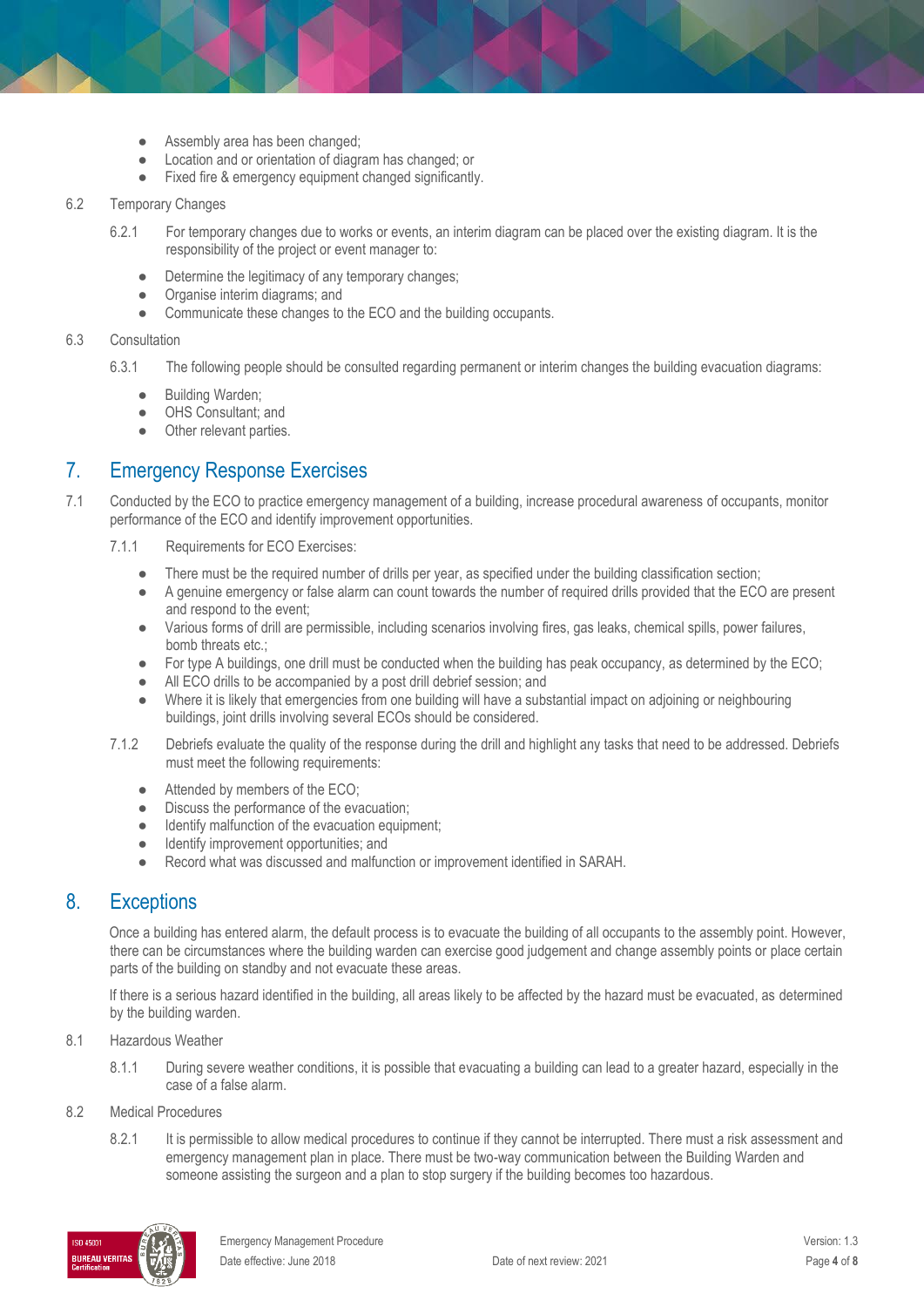- 8.3 Time sensitive experiments
	- 8.3.1 Generally, all experiments must be made safe and researchers must exit the building during emergencies. However, there is some potential to give special consideration for experiments that require several weeks of preparation and would be compromised by leaving the experiment. Researchers must have specific approval from the building warden prior to any emergency or drill. The building warden is under no obligation to grant exemptions.

# 9. Equipment

- 9.1 Building Warden
	- 9.1.1 Building wardens should have the following equipment:
		- Vest Orange
		- Notebook
		- Action Cards
		- Walkie talkie (if required)
- 9.2 Floor Warden
	- 9.2.1 Floor wardens should have the following equipment:
		- Vest Yellow
		- **Action Cards**
- 9.3 First Aiders
	- 9.3.1 First aiders should have the following equipment:
		- Portable first aid kit.

## 10. Emergency Communication

Please refer to the [Provision of Emergency Communication Systems Procedure](https://publicpolicydms.monash.edu/Monash/documents/1935646) for details on emergency communication.

## 11. Responsibility for Implementation

- 11.1 A comprehensive list of OHS responsibilities is provided in the documen[t OHS Roles, Committees and Responsibilities Procedure.](https://publicpolicydms.monash.edu/Monash/documents/1935644) A summary of responsibilities with respect to this procedure is provided below:
	- 11.1.1 Head of Academic/Administrative Unit
		- Ensure that an ECO is in place, and provides adequate coverage, for all buildings under their control (or control by agreement);
		- Appoint a Building Warden and Deputy Building Warden for all ECOs under their control;
		- Ensure that the ECO members undergo all required training:
		- Ensure that the ECO has adequate time to fulfil the requirements of this procedure; and
		- Ensure that each building under their control conforms to this procedure.
		- **•** Emergency Control Organisation
		- During an emergency, members of the ECO should take steps to coordinate the response to the emergency and protect the safety of the building occupants and others nearby;
		- Members of the ECO have the authority to direct occupants of the building during an emergency.
	- 11.1.2 Monash Occupational Health & Safety (OH&S)
		- Determine level of training required for key persons and ensure provision of emergency warden training;
		- Review reports from post drill debriefs;
		- Monitor to ensure that there effective ECOs for every Monash University controlled building;
		- Develop, implement and evaluate emergency management systems across Monash University;
		- Produce and maintain template for the emergency response plan;
		- Provide advice to members of the ECO on their emergency response plan and evacuation diagram;
		- Produce and maintain instructions and supporting documentation for the ECO;
		- Develop protocols for monitoring, evaluating and improving building evacuation performance;
		- Maintain records of all ECO drills and building evacuations;
		- Observe a proportion of drills and facilitate debrief sessions;

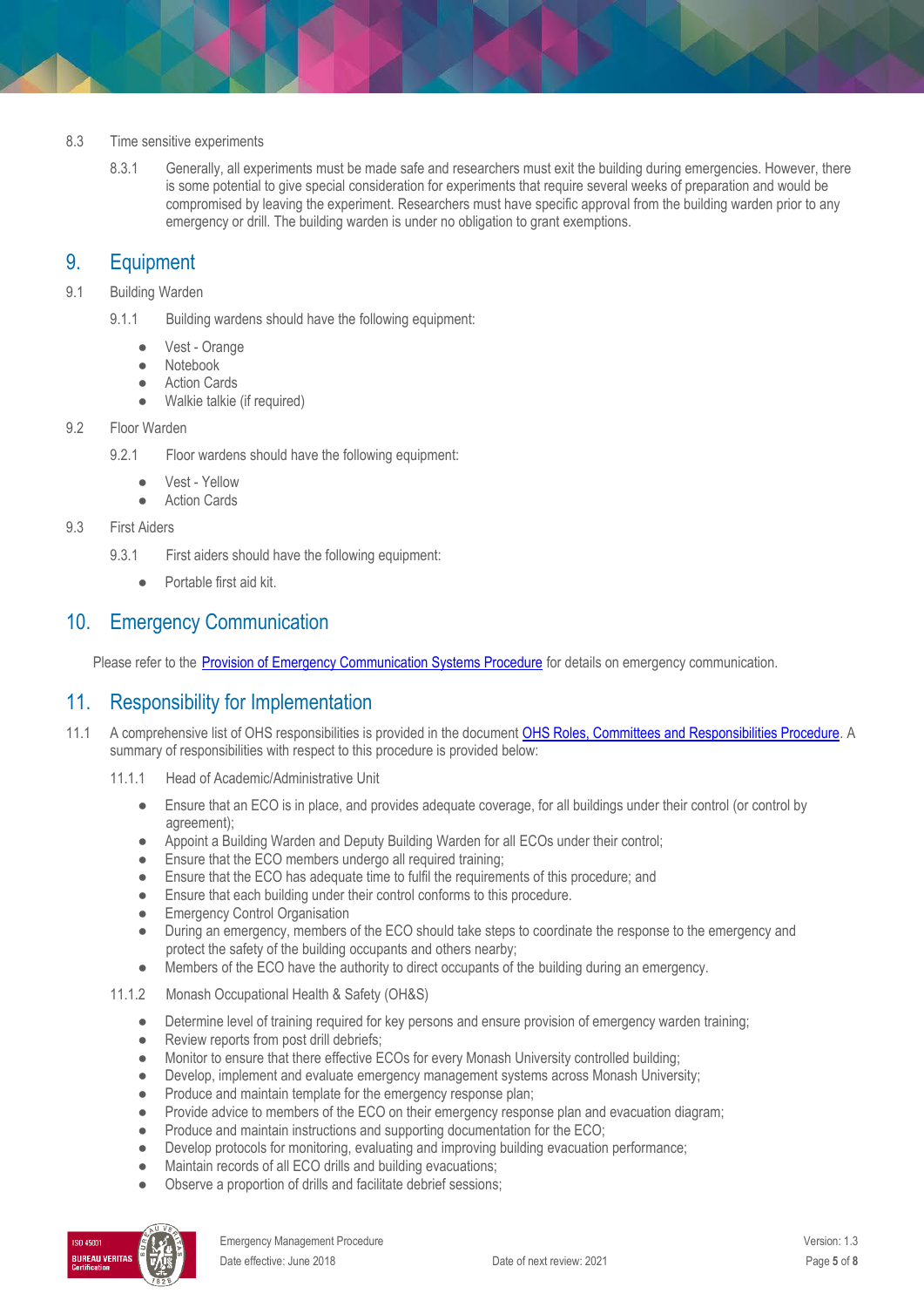- Ensure a consistent approach to emergency management across all Monash buildings;
- In conjunction with faculties and divisions, determine who has control over buildings; and
- Make recommendations to improve emergency preparedness to Senior Management, when required.

#### 11.1.3 Building Warden

- During an emergency, ensure that ECO is taking the appropriate steps to control the emergency;
- Produce the Emergency Response Plan for their building based on the template;<br>● Ensure that the ECO conducts at least two emergency drills ner vear:
- Ensure that the ECO conducts at least two emergency drills per year;<br>● Provide post drill feedback at debrief session: and
- Provide post drill feedback at debrief session; and
- Record all emergencies and drills in their building using SARAH.
- 11.1.4 Floor Warden
	- Assist the Building Warden during an emergency;
	- Provide post drill feedback at debrief session; and
	- During an emergency clear designated area, report to Building Warden upon clearance, prevent people from reentering the building.
- 11.1.5 Buildings and Property Division
	- Installation and maintenance of the emergency equipment required by the Building Code of Australia and relevant Australian Standards (including fire extinguishers, exit signage, alarms);
	- Notify the ECO of any major changes to emergency systems, e.g. changes to the EWIS panel function;
	- Provide evacuation diagrams;<br>• Document maintenance reaim
	- Document maintenance regimes and records; and
	- Test alarm system and address faults where identified.
- 11.1.6 Security and Traffic
	- Provide support to the building warden to control the emergency; and
	- During an emergency direct the fire brigade to the building.
- 11.1.7 Teaching Staff
	- Familiarise themselves with emergency procedures for building; and
	- Take responsibility for ensuring their class leaves the building and proceeds to the assembly area when evacuate alarm (whoop whoop) is activated.
- 11.1.8 Employees/Students
	- Familiarise themselves with emergency procedures specific to building;
	- Comply with directions from ECO and/or emergency services personnel; and<br>● Participate in drills.
	- Participate in drills.

### 12. Tools

[Emergency Response Plan template](https://www.monash.edu/__data/assets/word_doc/0006/1397184/Emergency-Response-Plan-Template.docx) **[Personal Emergency Evacuation Plan template](https://www.monash.edu/__data/assets/word_doc/0007/1397185/Personal-Emergency-Evacuation-Plan.docx)** [333 Emergency Procedures Booklets](https://www.monash.edu/ohs/info-docs/emergency-and-fire-safety) [Warden Action Cards](https://www.monash.edu/__data/assets/word_doc/0008/1397186/Warden-Action-Card.docx)

## 13. Records

- 13.1 Records are required for:
	- 13.1.1 All emergencies and drills in A type buildings to be logged in SARAH by the Building Warden;
	- 13.1.2 All emergencies and drills in B, C and D type buildings to be logged in SARAH or by an alternative means approved by the Manager of OH&S;
	- 13.1.3 The members of the ECO for each building must be logged into SARAH (When the function becomes available)

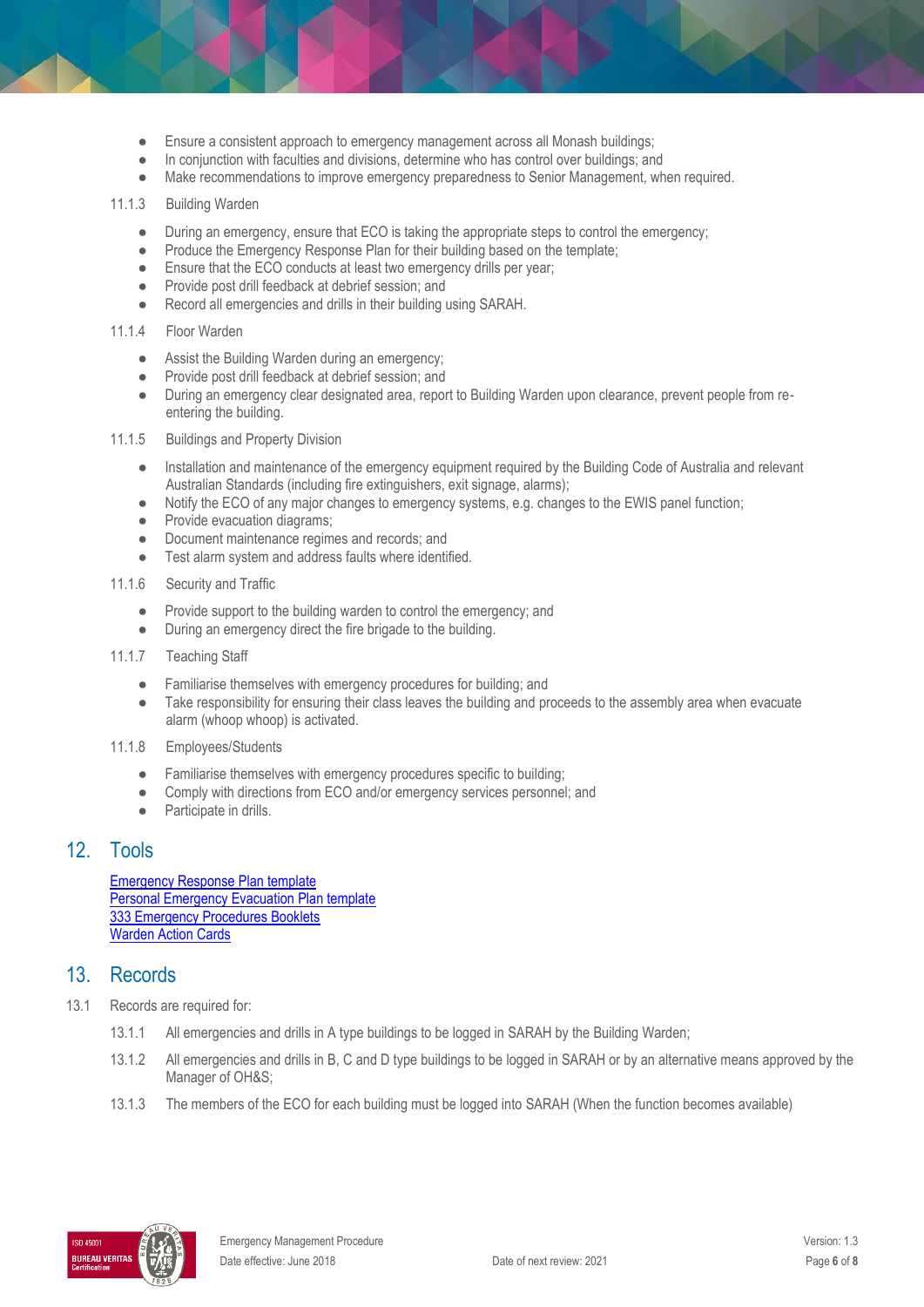# **DEFINITIONS**

A comprehensive list of definitions is provided in the **Definitions tool**. Definitions specific to this procedure are provided below.

| <b>Key word</b>                                                            | <b>Definition</b>                                                                                                                                                                                                                                                                                         |
|----------------------------------------------------------------------------|-----------------------------------------------------------------------------------------------------------------------------------------------------------------------------------------------------------------------------------------------------------------------------------------------------------|
| <b>Building Automation System</b><br>(BAS)                                 | Building automation is the automatic centralised control of a building's heating, ventilation and air<br>conditioning, lighting and other systems through a building management system.                                                                                                                   |
| Control                                                                    | Control relates to which organisation is responsible and capable for forming the ECO. Generally, control<br>rests with the building owner. If the building owner is unable or unwilling to form an ECO, then the tenants<br>of the building are deemed to have control.                                   |
| Emergency                                                                  | A significant event arising from an internal or external source, which poses a high level of risk to the health<br>and safety of persons and requires immediate response.                                                                                                                                 |
| <b>Emergency Control</b><br>Organisation (ECO)                             | Staff appointed to direct and control the implementation of the facility's emergency response procedures<br>(it is typically comprised of the building warden, floor wardens, first aiders and security).                                                                                                 |
| <b>Emergency Response</b><br>Exercise (Drill)                              | A site-specific exercise conducted to determine the effectiveness of the emergency response procedures,<br>maintain awareness and skills. These are referred to as a "drill" in this procedure.                                                                                                           |
| <b>Emergency Response Plan</b>                                             | Plan that the ECO and the building occupants are to enact during an emergency in a building.                                                                                                                                                                                                              |
| <b>Emergency Warning and</b><br><b>Intercommunication System</b><br>(EWIS) | Used to sound alarms and communicate with building occupants and floor wardens during an emergency.                                                                                                                                                                                                       |
| <b>Evacuation Diagram</b>                                                  | A map of the building and surrounding area that details the emergency features of the building, the escape<br>route and assembly point.                                                                                                                                                                   |
| <b>Personal Emergency</b><br><b>Evacuation Plan</b>                        | A personal emergency evacuation plan is a plan designed for any occupant who requires particular<br>assistance during an emergency, e.g. mobility or visually impaired.                                                                                                                                   |
| <b>Red Emergency Phones</b>                                                | Red emergency phones are handsets connected directly to the EWIS panel. During normal operations<br>these phones may call Security. During an emergency these phones call through to the Building Warden<br>at the EWIS panel. They are also referred to as Warden Intercommunication Point (WIP) phones. |
| 333 Emergency Procedures<br><b>Booklets</b>                                | Booklets provided to staff and students as a generic reference guide with information on how to respond<br>to various emergencies. These can be found on the OH&S website and are physically located next to a<br>select number of phones.                                                                |

# **GOVERNANCE**

| Parent policy                | <b>OHS&amp;W Policy</b>                                                                                                                                                   |
|------------------------------|---------------------------------------------------------------------------------------------------------------------------------------------------------------------------|
| <b>Supporting procedures</b> | <b>Monash OHS documents</b><br><b>OHS Risk Management Procedure</b><br>333 Emergency Procedures Booklets<br><b>Provision of Emergency Communication Systems Procedure</b> |
| <b>Supporting schedules</b>  | N/A                                                                                                                                                                       |
| <b>Associated procedures</b> | <b>Australian and International Standards</b><br>ISO 45001:2018 Occupational Health and Safety Management Systems                                                         |